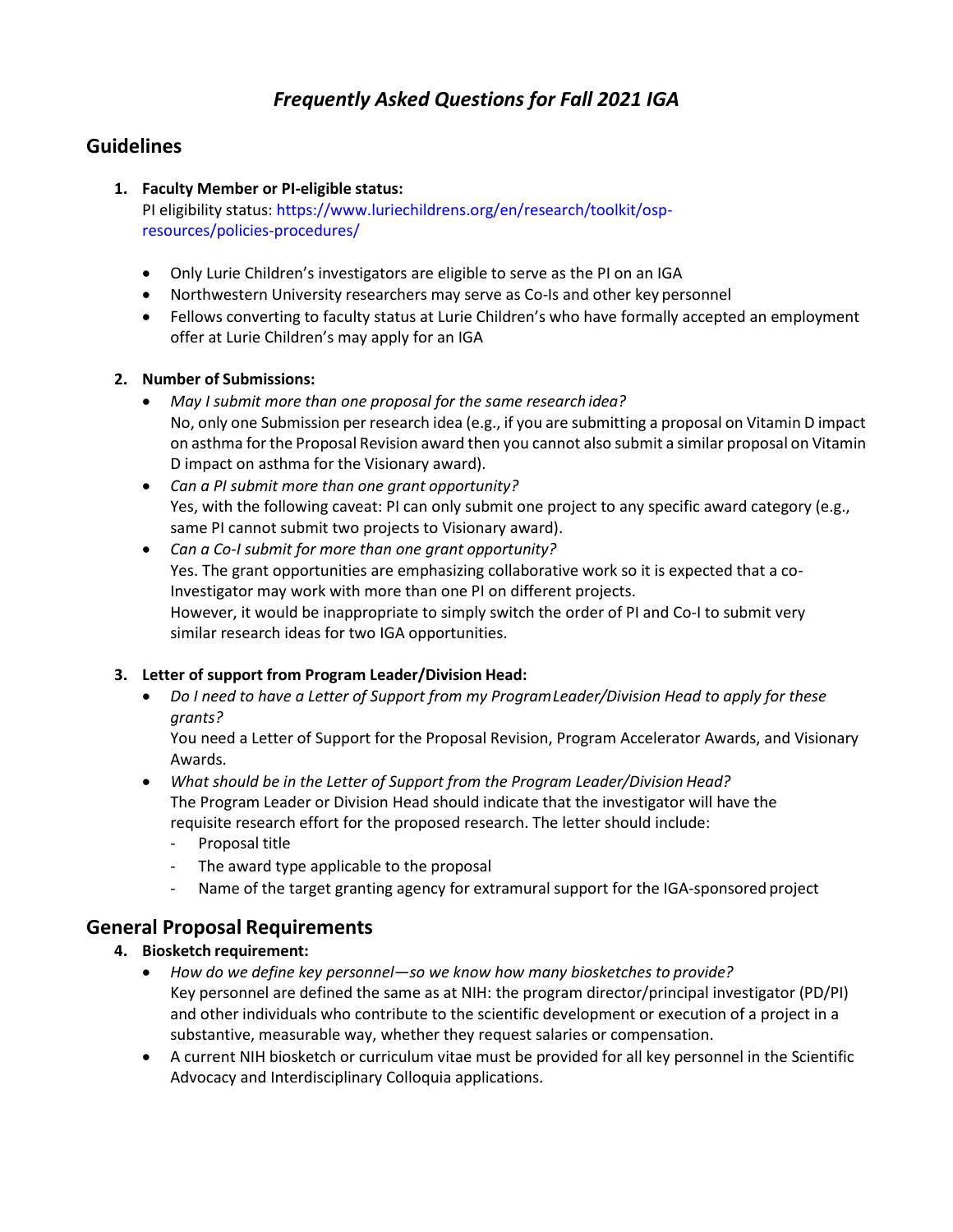- **5. Primary PI requirement:** One person must be named as the primary PI. That person must be a Lurie Children's investigator.
	- *Can Co-PIs submit, or does there have to be one primary PI?* The Visionary, Program Accelerator Award, and Interdisciplinary Colloquia awards all require a high level of collaboration so utilizing a Team science approach or having Co-PIs strengthens the submission. However, one person must be named as the primary PI.
	- Other awards may have Co-PIs but they also must list one person to be the primary PI. That PImust have PI status at Lurie Children's.

#### **6. Criteria for Proposal Revision awards:**

- *For the Proposal Revision Award, which type of previously submitted award applies?* This award is only for resubmission of Federal awards (e.g., NIH, PCORI, DOD, CDC). This applies to the following types of awards: U, R01, and R21 grants (in order of priority). Please contac[t ManneResearchInstituteIGA@luriechildrens.org](mailto:ManneResearchInstituteIGA@luriechildrens.org) if you have a question about this criterion.
- *Will larger grants (e.g., multi-site U's or R01s) receive funding preference over smaller awards such as R21s?*

Yes, submissions for larger awards will take precedence over submissions for smaller awards.

- *May a PI request funding to re-submit a previously scored grant for a different mechanism (e.g., scored R21 and now wants to submit a R01 for that project)?* No
- *May a PI submit a training grant (e.g., K08, K23, TL2) for this award?* No
- *May a PI submit an R03 for this award?* No
- *May a PI apply for this if their previous NIH submission was reviewed but did not receive apriority score (i.e., did not go to the review panel)?* No, the criteria for this award require BOTH a priority score and a full review by the sponsor.
- *Should a timeline be included for the Proposal Revision submission?* A timeline is a required part of the Submission for all Proposal Revision awards.
- *May a PI also submit their revised proposal with the IGA application if it is complete?* Yes, you may submit your revised proposal if you have it, but this is not required.

#### **7. Program Accelerator Award:**

• *Would a study with two R01s at different sites qualify for this award?* No. A Program Accelerator Award (PPA) is not just a larger R01. A PPA is based on one clearly defined scientific question that is being answered by a group of diverse experts who are collaborating to answer that question. It should also include an administrative core and possibly other cores. Here is a link to the NIH definition:

[https://grants.nih.gov/grants/funding/ac\\_search\\_results.htm?text\\_curr=p01&Search\\_Type=Activity](https://grants.nih.gov/grants/funding/ac_search_results.htm?text_curr=p01&Search_Type=Activity)

• *Would an unexpected offshoot of an established project be considered new and novel for the Program Accelerator Award?*

Yes, if it will lead to a competitive federal submission within 18-24 months.

• *How does a PI obtain a written confirmation of support from a NIH programofficer?* Contact the program officer in the NIH area of interest and ask them to provide a letter or e-mail of support that their institute: a) has a mechanism that will fit the proposed research area and/orb)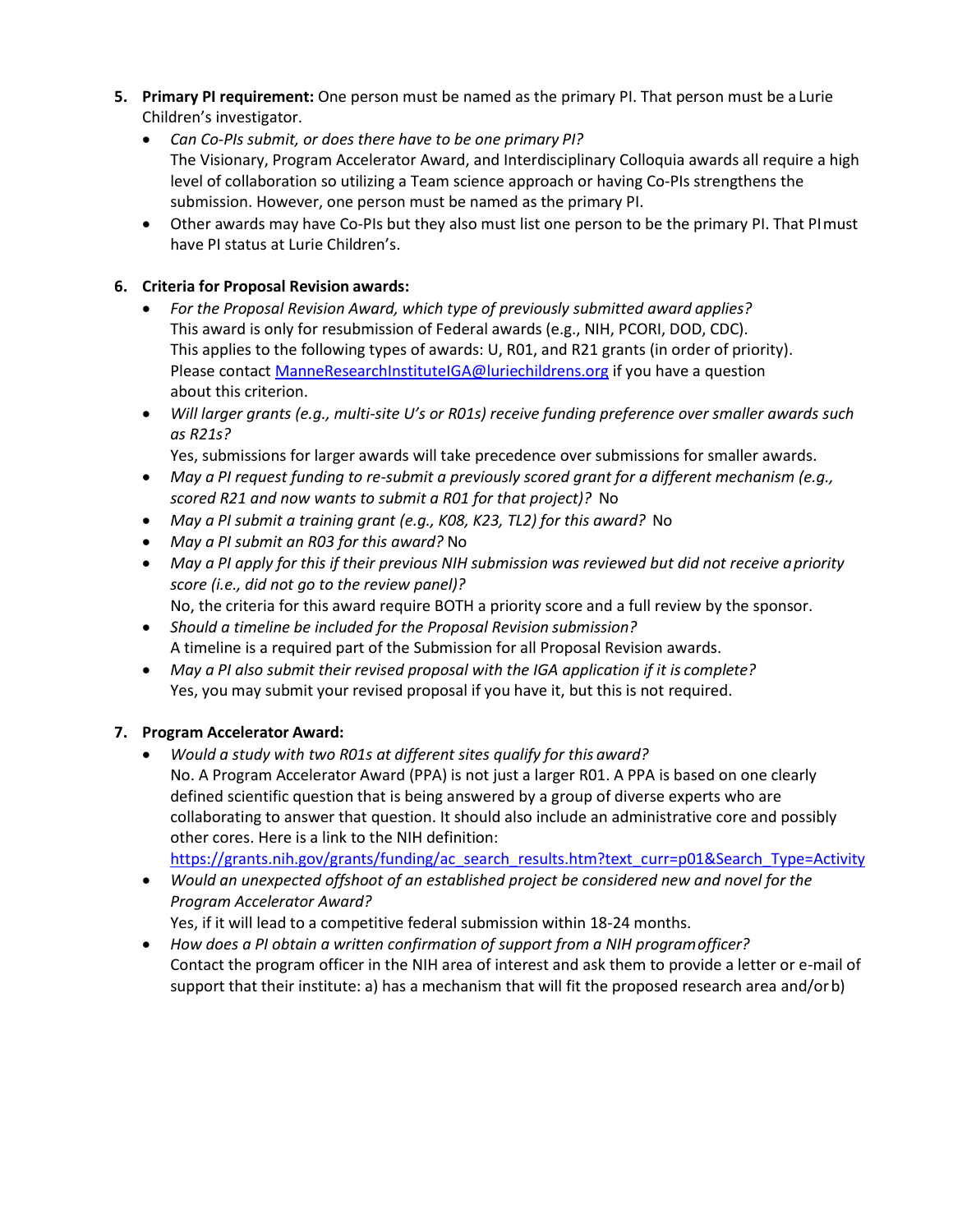that the proposed research aims are aligned and would likely be approved for program project submission.

- *Does it have to be focused on pediatric health?* It should be relevant to children's health. (biomedical, behavioral, and interventional research aimed at improving the health and wellbeing of children, families, and their communities)
- *PCORI program officers will not supply a written confirmation of support, what should we do?* If a PCORI program officer has verbally provided you feedback that your proposed project is in line with a specific LOI submission, please note the name of the program officer, date, and summary of conversation to meet the Program Accelerator Award guidelines. You may also provide positive feedback from a LOI—if that project was not later funded.
- *What does "program officer support from the target organization" entail?* The goal of this criteria is to prove to the Review Committee that the target organization (e.g., NIDDK or NICHD) has both: a specific RFA or general submission request AND a specific interest in your proposal for an identified award. Examples include:
	- Solicited submission from program officer for an institutional program type
	- E-mail from program officer stating that your proposal meets the criteria for an openRFA
	- Acceptance of Letter of Intent (LOI) for a recent RFA

#### **8. Criteria for Visionary Awards:**

- Submission represents a Visionary idea with a new, collaborative team built around it.
- Demonstration of new collaborations between Lurie Children's/Manne Research Institute and Northwestern University PIs means that the collaboration has not been previously funded even if the PIs from both institutions have previously worked together.
- Should be a new line of research, including a new offshoot of an established research area.
- Distinguish how this new area of research is different than pre-existing areas.
- Clearly articulate how this research area is translational in nature.
- It should be relevant to children's health (biomedical, behavioral, and interventional research aimed at improving the health and wellbeing of children, families, and their communities).
- Junior faculty should partner with a senior investigator or formally designate a mentor for the award.
- *Can the new collaboration criteria between Lurie Children's/Manne Research Institute and Northwestern University be met by having a clinician who works at both Lurie Children's and Northwestern Medicine?*

Yes, if the translational nature of the project is clear. For instance, if both the Lurie Children's and the Lurie Children's/Northwestern Medicine investigator are only looking at the clinical aspect of a problem, this may not meet the translational requirement.

#### **9. Rolling submission dates for Interdisciplinary Colloquia and Scientific Advocacy Awards**:

- Investigators may apply for either of these awards throughout the year.
- Please contact [ManneResearchInstituteIGA@luriechildrens.org](mailto:ManneResearchInstituteIGA@luriechildrens.org) about your potential submission to check on the availability of funds. These awards will be granted to appropriate candidates until no funds remain for a given year.

### **10. Budget questions:**

- IGA award funds may not be used to pay Indirect rates (F & A).
- *What date should our study budget begin?* The budget should not start before 2/1/2022, which is the earliest projected start date, but awards may start later in the year.
- *I might need to use Northwestern University resources for my IGA award. Will I need to get a subcontract? If so, what will I need to do and when?* Start with the following question: Does the Northwestern University staff member you want to utilize: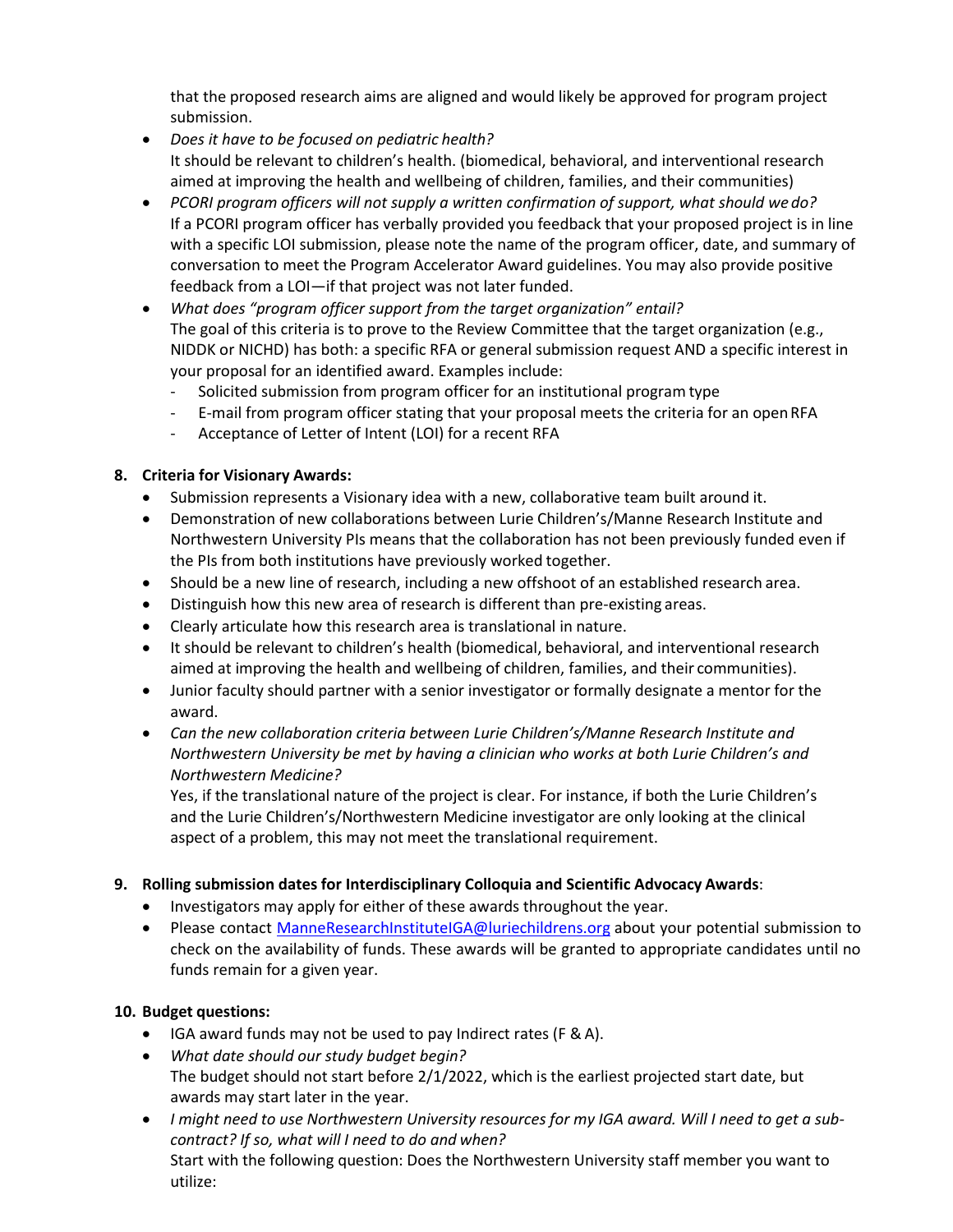- A. provide a service that is billable on its own (e.g., if they are a biostats person who canbe viewed as a consultant) OR
- B. provide a service that needs to be paid for by more traditional 'pay for effort' approach

You can pay the Northwestern University staff member in both cases, but the process is different. If A) a consultant (like a biostats person) is a much simpler process. It is a pay for service arrangement.

If B) a Northwestern University staff member's effort must be paid for then:

- o The Northwestern University staff member's supervisor must be a PI (for no payment) so that we can process a sub-contract with Northwestern University to get the Northwestern University staff member paid.
- o There are multiple steps to getting a sub-contract in place (Letter of Intent, Budget, Budget Justification, Biosketch for the PI/Supervisor, Statement of Work/Scope).
- $\circ$  These will need to be in place after you have received the IGA award in order to pay the Northwestern University staff member and will involve work on the part of both Lurie Children's OSP and Northwestern University OSR.
- *Where can you find the Northwestern University fringe benefits information? (you will need this information to pay technicians or other staff at Northwestern University)* Northwestern University fringe benefits rates can be found here[:](https://osr.northwestern.edu/proposals/budget-fringe-rates) [https://osr.northwestern.edu/proposals/budget-fringe-rates.](https://osr.northwestern.edu/proposals/budget-fringe-rates)
- *Even though the PI salary support may not be part of the IGA budget, should the budget reflect percentage efforts for Key personnel? Should the Budget justification also include reference to percentage effort?*

The letter of support from the Program Leader/Division Head should clearly state the PI's available effort to work on the proposed study. It is not necessary to reference PI effort in the budget template or in the budget justification.

- *Should unfunded faculty effort be listed in the budget and budget justification? (e.g., Co-I is contributing 2% effort but not being paid, where should this be addressed?)* The budget and budget justification should **not** include reference to percentage effort of unfunded faculty, whether the PI or Co-I. The narrative should reflect the research team members, their expertise and role in the project.
- *Can funds be used to purchase any computer equipment (i.e., software, ipads for data collection, etc.)?* The acquisition of computing and electronic devices must meet the criteria of allowability, allocability, reasonableness, and consistent application such that the equipment must be justified to support the innovative science as per Lurie Children's OSP Policy/Procedures p. 32. Thatmeans that there must be a strong and compelling reason to allow the purchase of computing/electronic devices and that it must meet other Lurie Children's requirements.
- IGA award funds may not be used for capital equipment. Capital equipment is defined as: The definition for equipment, as stated in 45 CFR Parts 74 and 92, is an article of tangible nonexpendable personal property having a useful life of more than one year and an acquisition cost of \$5,000 or more per unit. However, consistent with recipient organizational policy, lower limits may be established.

#### **11. How to submit the proposal**

• To access the application form directly, visi[t](https://luriechildrens.formstack.com/forms/iga_application) [https://luriechildrens.formstack.com/forms/iga\\_application.](https://luriechildrens.formstack.com/forms/iga_application) No login isrequired.